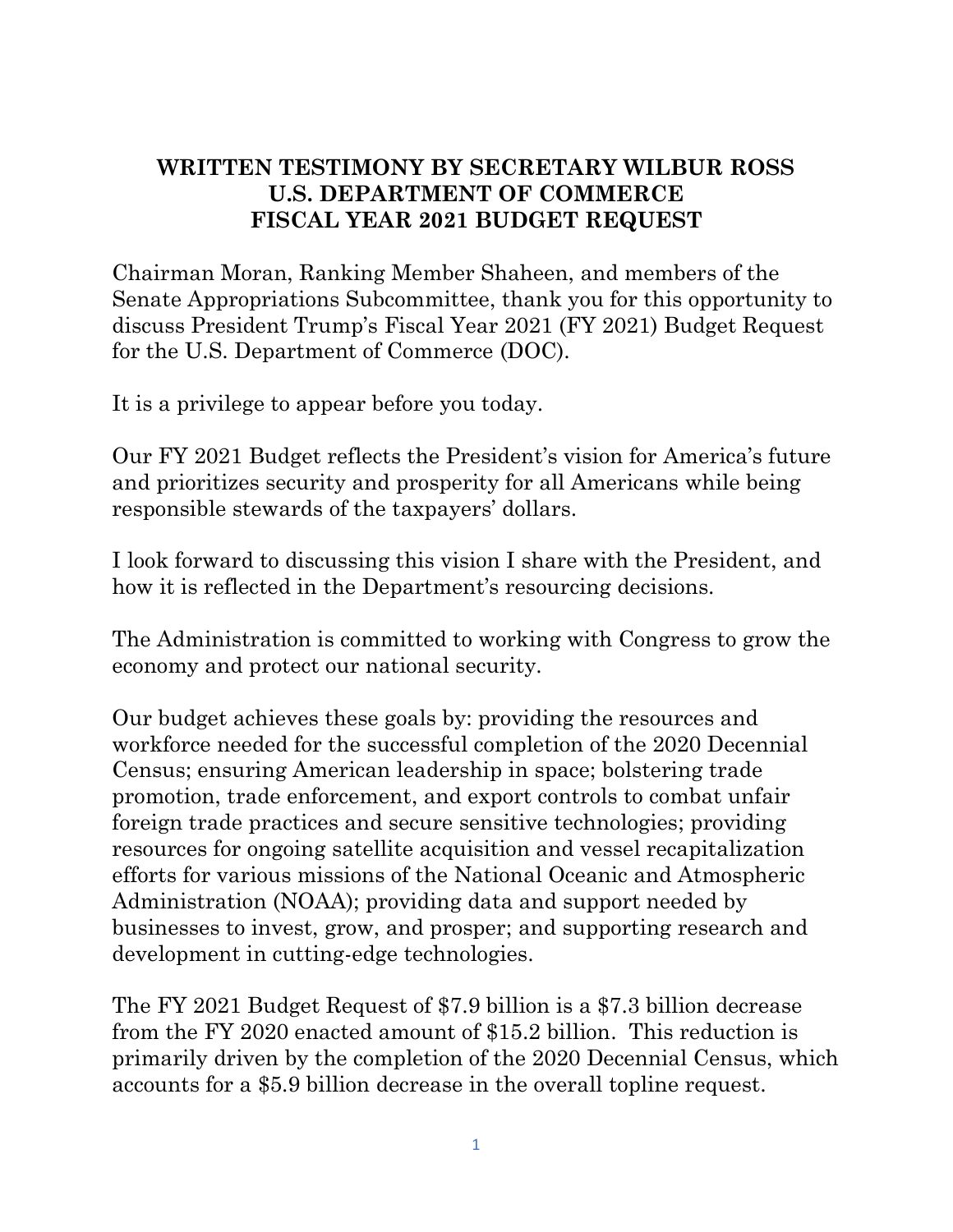One of my top priorities as Secretary has been to ensure that we have a complete and accurate Census. The total request in FY 2021 for the Census Bureau is \$1.6 billion. I am pleased to report that with your support we are on budget, on schedule, and on track to accomplish this important mission.

But the mission of the decennial census does not end with the completion of field operations.

The FY 2021 Budget Request also supports the launch of the postenumeration operations for the 2020 Census and the release of data critical for determining apportionment and funding allocations. Our request for FY 2021 will continue the transformation of the Census Bureau organization and operations to a 21st century data-centric model that blends survey data with administrative and alternative digital data sources. This effort will further lay the groundwork for enterprise-wide infrastructure in areas such as data management, survey sample frames, user-centric dissemination systems, and enhanced administrative records research.

The second item I would like to raise today is an important initiative that urgently needs funding in FY 2021.

The Budget Request seeks this Committee's support for \$15 million for the Office of Space Commerce (OSC). This funding advances the Administration's priority to maintain the United States' leadership in space.

This endeavor supports the Administration's continued commitment to harness the full power of the commercial space industry, spawning economic growth to enhance our economic and national security as laid out in the President's National Space Policy Directives.

FY 2021 is a critically important building block year as we work to implement the transition of public facing space situational awareness (SSA) responsibilities from the Department of Defense to the Department of Commerce as set forth in Space Policy Directive 3 (SPD-3). In FY 2020, we have reprioritized our activities to ensure that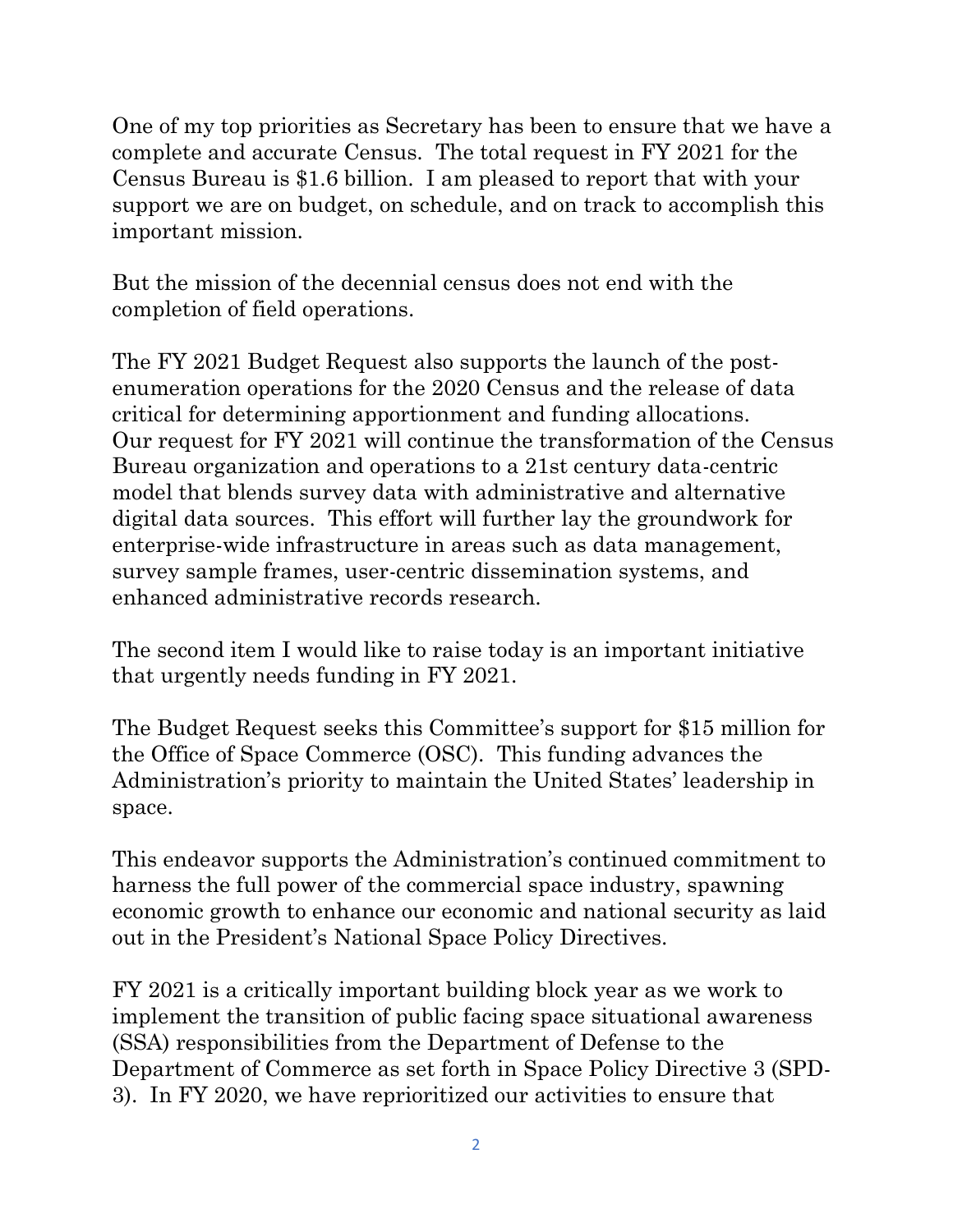significant strides can be made in the SSA related activities of the U.S. Government, and the FY 2021 Budget continues and expands this critical effort.

Maintaining the US leadership in SSA is essential for both national defense and for enabling space commerce. Increasing congestion in the space environment enhances the risk of a conjunction, more commonly known as a collision, that could cause debris that would threaten both government and commercial uses of space. In FY 2021, the Department of Commerce is aiming to achieve key milestones on the urgent and critical path for standing up an open architecture data repository (OADR) needed to help the industry avoid catastrophic in-space collisions as soon as possible.

OSC, the National Institute of Standards and Technology (NIST), and the National Telecommunications and Information Administration (NTIA) each contributed to the White House's development of the Executive Order that was issued on February 12 to strengthen national resilience through space positioning, navigation, and timing (PNT) services.

In support of the Administration's aim to enable U.S. businesses to compete on a level playing field, the budget requests \$474.4 million for the International Trade Administration's (ITA).

ITA's budget continues to prioritize fair trade on behalf of U.S. businesses and includes a \$5 million increase in FY 2021 for the Enforcement and Compliance section to assist with Section 232 tariff exclusion processing and to conduct reviews of existing antidumping and countervailing duty orders to ensure the robust enforcement of our trade laws.

The FY 2021 Budget sustains ITA's role in modernizing the activities of the Committee on Foreign Investment in the United States, commonly known as CFIUS, and implementing additional reviews as required by the Foreign Investment Risk Review Modernization Act.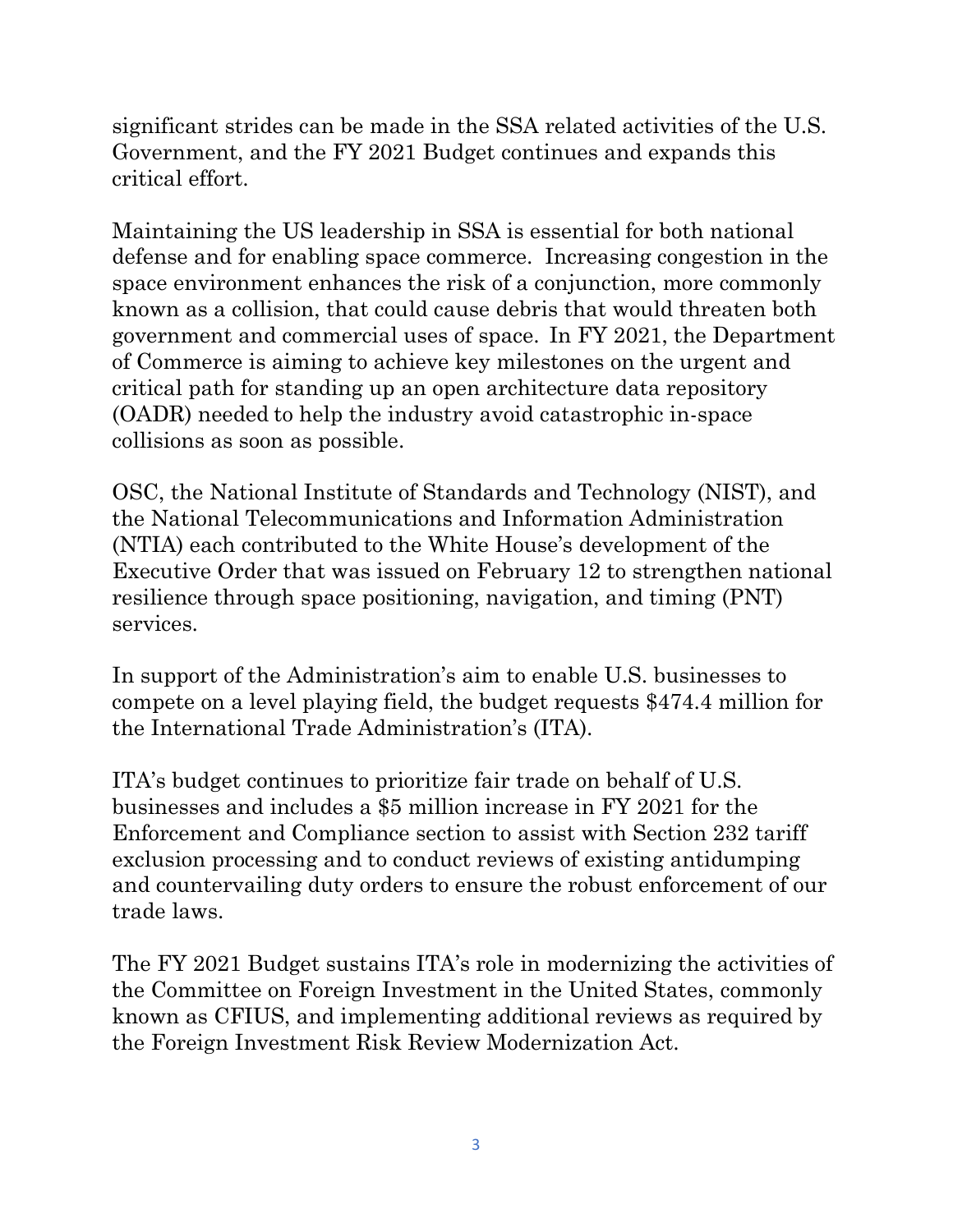In addition, \$137.7 million is requested for the Bureau of Industry and Security (BIS). These resources will be focused on BIS's efforts to curtail illegal exports while facilitating secure trade of sensitive technologies in coordination with U.S. allies and close partners.

Moreover, the FY 2021 Budget continues to fund BIS activities necessary for the timely review of exclusion requests from Section 232 trade actions. As of February 24, 2020, BIS has received more than 169,000 exclusion requests and has posted decisions for more than 112,000 of these requests.

These efforts help ensure that the U.S. steel and aluminum industries are given a level playing field to offset global overproduction to ensure our domestic industry can produce materials that are critical for U.S. national security.

To further the Department's objective to prioritize core government functions that promote national security and support economic opportunity, the FY 2021 budget request for the National Oceanic Atmospheric Administration (NOAA) is \$4.6 billion.

The FY 2021 Budget supports NOAA's mission-critical activities, including sustaining current weather satellites to provide vital forecast information for hurricanes and other significant weather and space weather events.

Specifically, the FY 2021 Budget requests \$108.1 million for the continued development of NOAA's Space Weather Follow On (SWFO) satellite program. The SWFO program ensures that we avoid any discontinuity in our current satellite observation capabilities, which are critical to providing accurate and early warnings of potentially destructive space weather events. FY 2021 funding will keep development of this satellite program on track to launch on the same rocket scheduled for a NASA research mission, thereby saving taxpayers millions of dollars.

The Budget also requests \$992 million to fully fund continued development of our flagship Polar Weather Satellites and Geostationary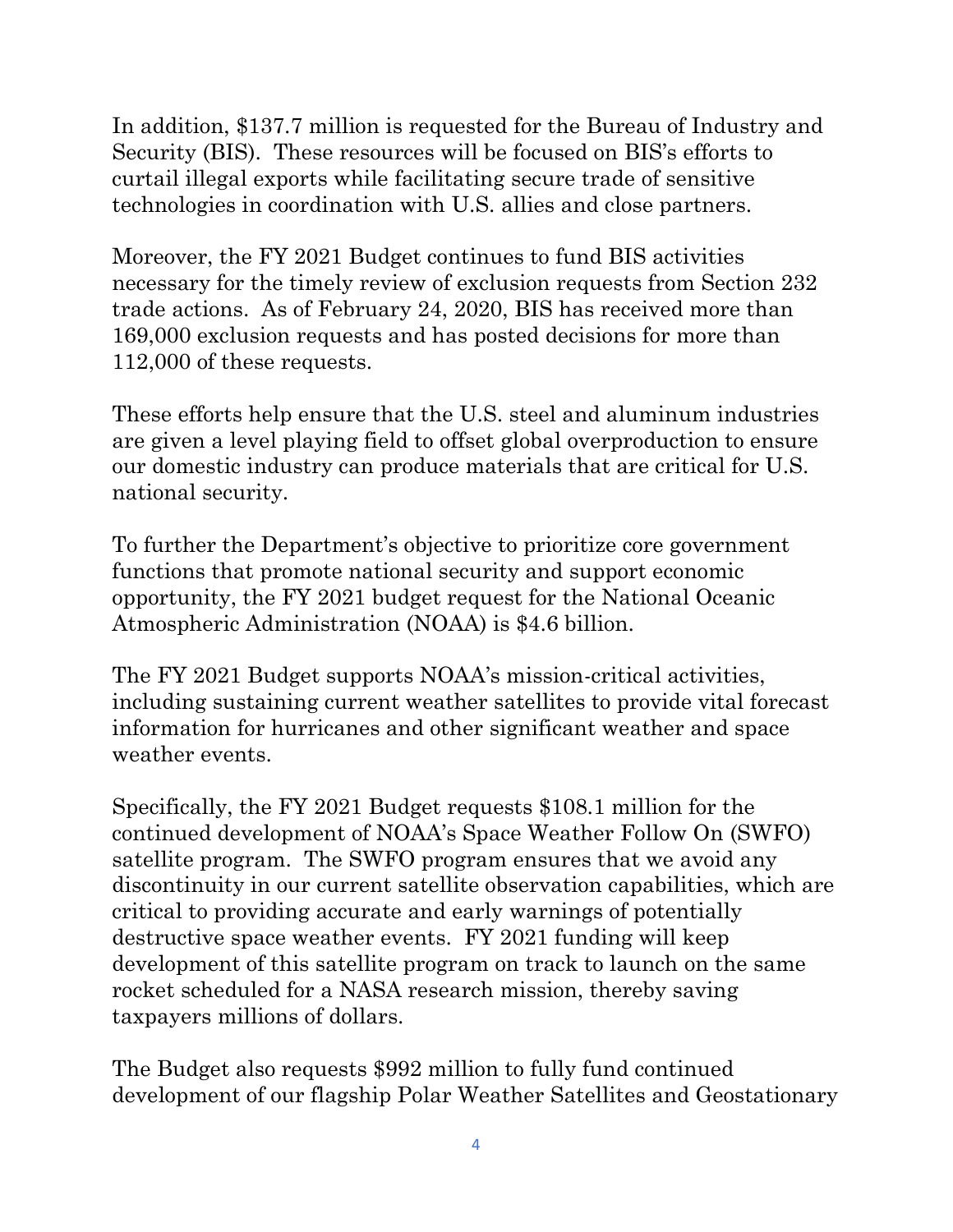Operational Environmental Satellite-R series (GOES-R) programs. In addition, the Budget provides nearly \$50 million to create a more efficient and effective satellite architecture and data infrastructure, including targeted investments in commercial satellite data.

Other FY 2021 NOAA budget priorities include maintaining the National Weather Service (NWS) forecasting capabilities; providing critical support to commercial and recreational marine fisheries by the National Marine Fisheries Service (NMFS); accelerating the mapping of the U.S. Exclusive Economic Zone (EEZ) and Alaska; and, as part of its ongoing fleet recapitalization efforts, begin procurement efforts and initiate a detail design and construction competition for a third NOAA vessel that will primarily perform charting and surveying functions. Additionally, funding will support the continued requirements analysis and feasibility studies for a fourth additional vessel.

The FY21 Budget continues to focus on helping American businesses grow and prosper.

The \$111.9 million request for the Bureau of Economic Analysis (BEA) will allow it to continue to objectively and cost-effectively produce critical economic indicators such as the Gross Domestic Product. BEA's FY 2021 Budget includes an increase for the creation of a new Chief Data Officer (CDO) to coordinate data governance and lifecycle data management across Commerce's 12 bureaus.

Minority-owned businesses face unique challenges in starting and operating businesses. To solve this critical problem, the FY 2021 Budget provides \$10.3 million for the Minority Business Development Agency (MBDA). This funding supports this Administration's commitment across the entire federal government to address the difficulties facing minority business enterprises looking to start and grow.

Research and development of new innovations and technologies that will propel American businesses and transform the global workforce is a department-wide area of emphasis.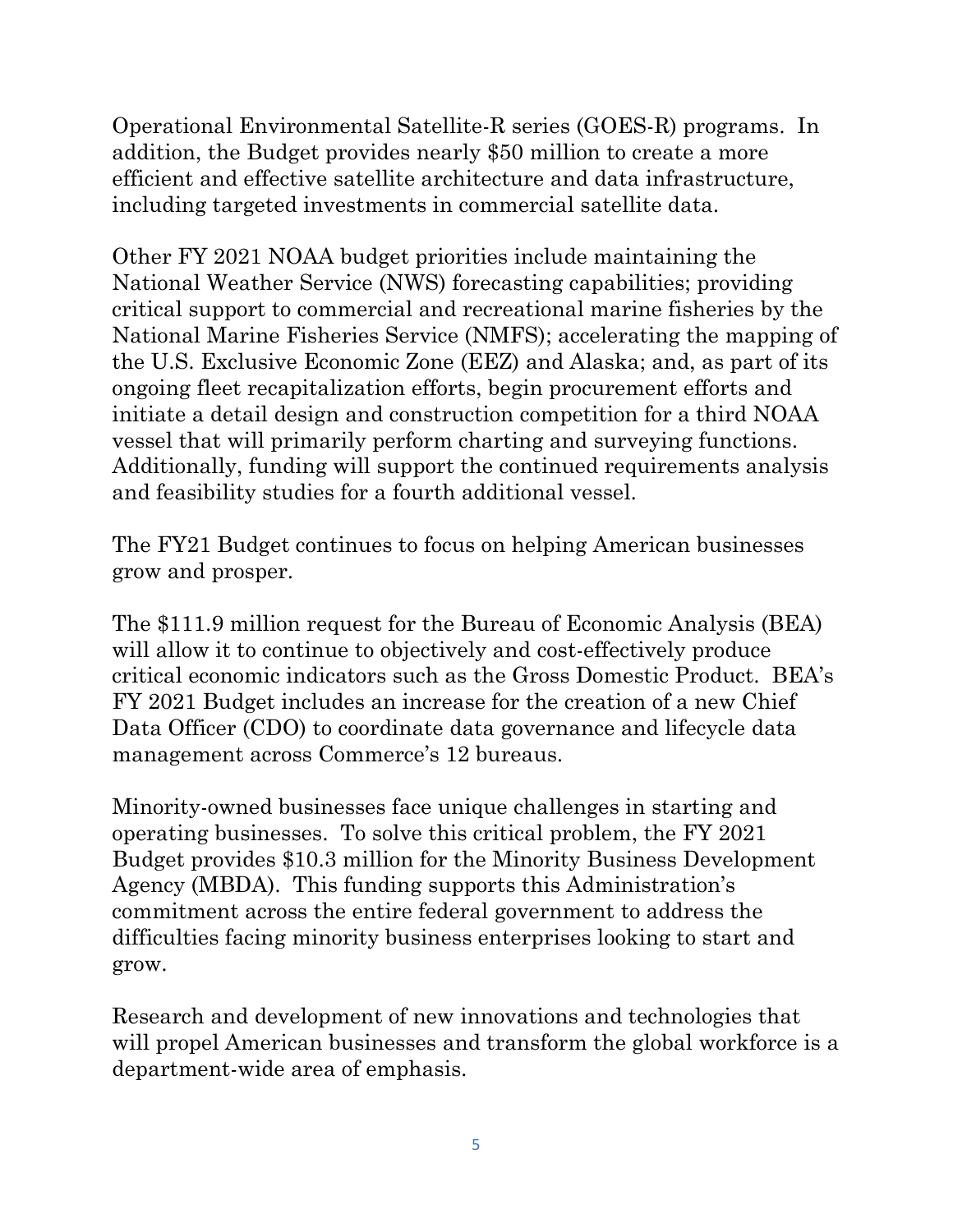The National Institute of Standards and Technology's (NIST) \$737.5 million budget request is uniquely tailored to address these challenges. Specifically, the FY 2021 Budget promotes U.S. innovation and industrial competitiveness by advancing measurement science, standards, and technology in ways that enhance economic security and improve American citizens' quality of life.

In support of the Presidential Memorandum on Maintaining American Leadership in Artificial Intelligence (AI), the budget request for NIST doubles the investment in AI in FY 2021 to \$48.9 million.

NIST research will advance other industries of the future, including quantum information science, 5G and advanced communications, advanced manufacturing, and biotechnology.

The FY 2021 Budget proposes the creation of a second NIST-funded advanced manufacturing institute to collaborate with industry in building the supply chains required to manufacture advanced technology products in the United States rather than abroad.

Separately, the FY 2021 Budget includes a \$60.2 million request for maintenance of NIST research facilities, including major renovations to NIST Building 1 in Boulder, Colorado.

In recognition of the importance of 5G and advanced telecommunications to the economy, the FY2021 Budget Request for the National Telecommunications and Information Administration (NTIA) is \$72.2 million, a 79 percent increase from FY2020 enacted.

Within this request for NTIA, there is \$25 million for modernizing its 30-year-old spectrum management systems to improve federal spectrum management, enhance our ability to enable more efficient utilization and spectrum sharing, protect from hacking, ensure data integrity and confidentiality, and defend our national security. This modernization will help accelerate the transition to 5G and support the private sector's need for additional spectrum bandwidth.